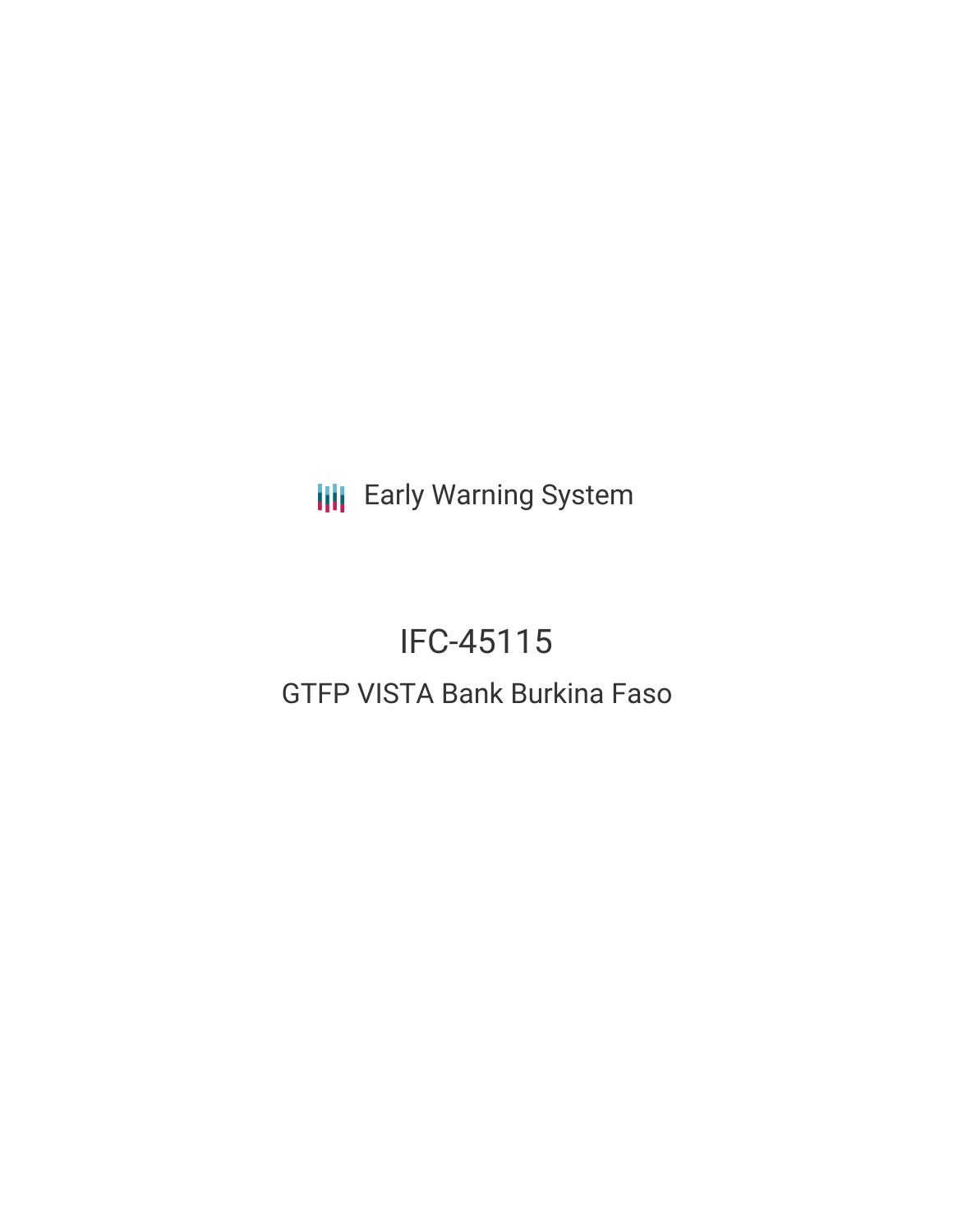### **Quick Facts**

| <b>Countries</b>               | Burkina Faso                            |
|--------------------------------|-----------------------------------------|
| <b>Financial Institutions</b>  | International Finance Corporation (IFC) |
| <b>Status</b>                  | Active                                  |
| <b>Bank Risk Rating</b>        | C                                       |
| <b>Voting Date</b>             | 2021-12-17                              |
| <b>Borrower</b>                | VISTA BANK BURKINA FASO                 |
| <b>Sectors</b>                 | Finance                                 |
| <b>Investment Type(s)</b>      | Guarantee                               |
| <b>Investment Amount (USD)</b> | \$12.00 million                         |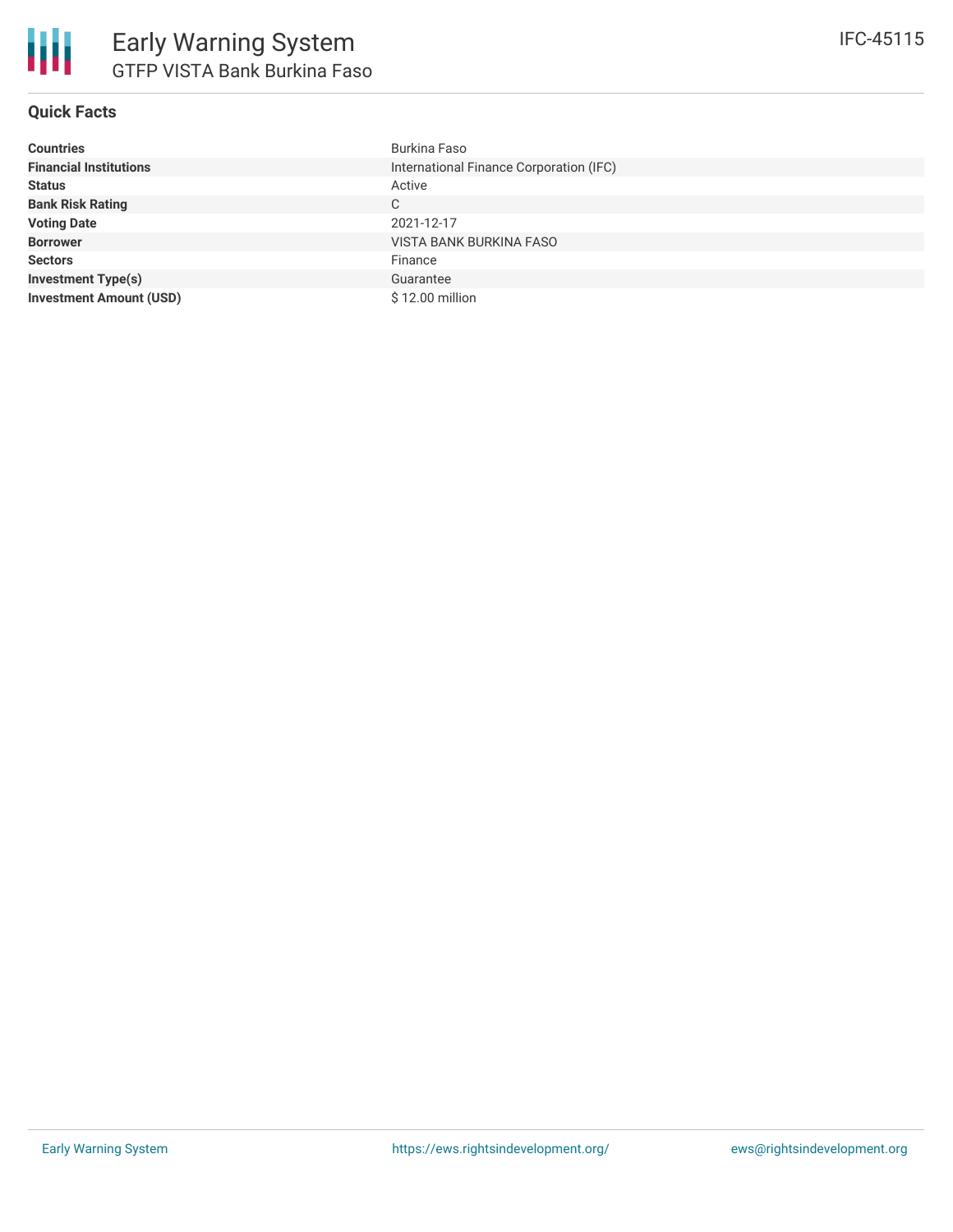

### **Project Description**

According to the bank website, the project is an uncommitted trade finance guarantee facility under IFC's Global Trade Finance Program. The purpose of the proposed IFC trade line is to support Vista Bank Burkina Faso's trade program. GTFP's investment in the form of a trade line will confirm banks partial or full guarantees (and other trade instruments) covering payment risk on banks in emerging markets in Burkina Faso for their trade related transactions.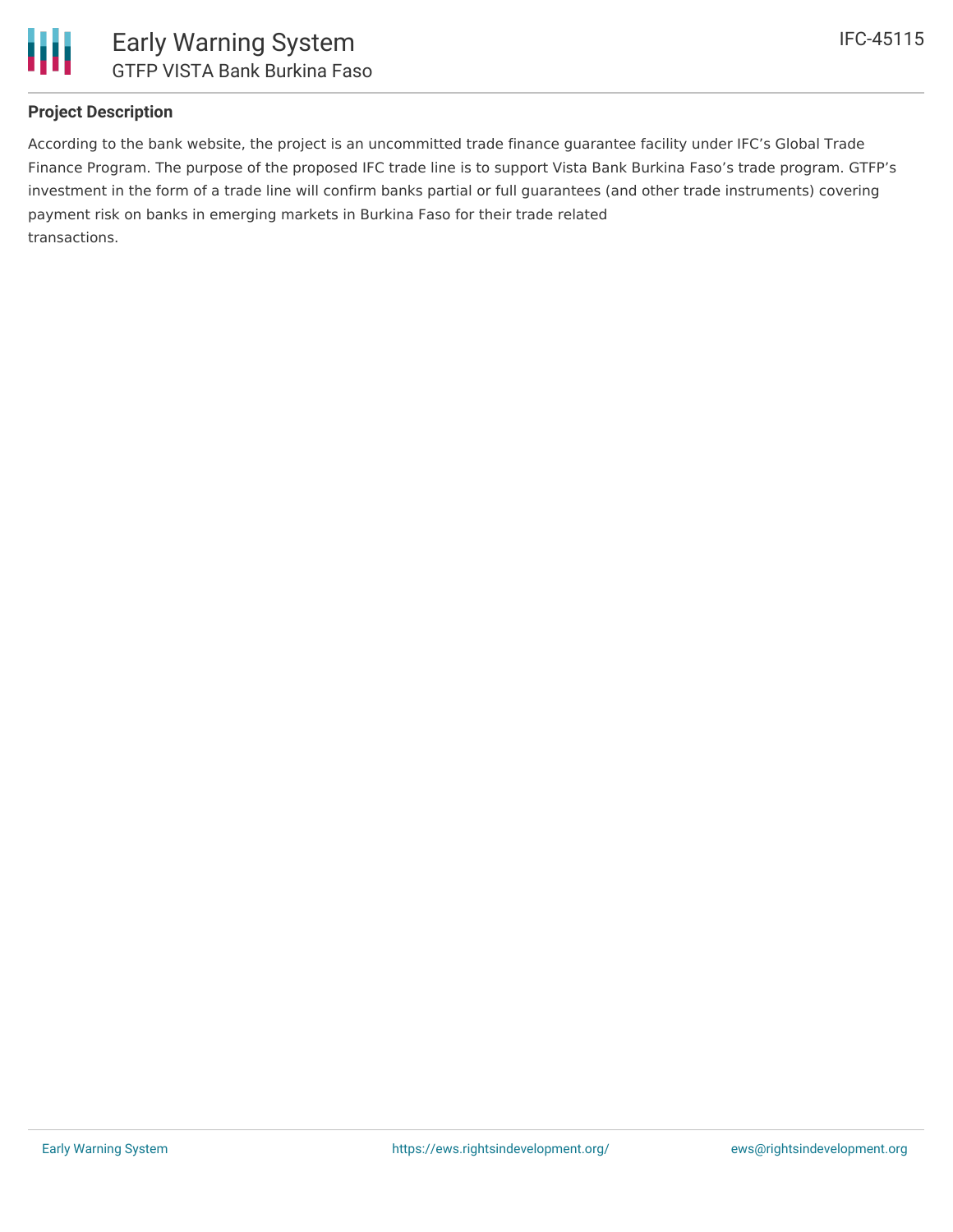

#### **People Affected By This Project**

The project builds on GTFP's global platform, increasing access to trade finance to emerging markets. The Project will provide increased access to trade finance to the Bank's customers. On the market side, the project will further connect the Bank's cross-border connections, increasing the country's integration through both financial and real sector channels. It will help to link more traders to other countries and connect the country's financial markets more deeply.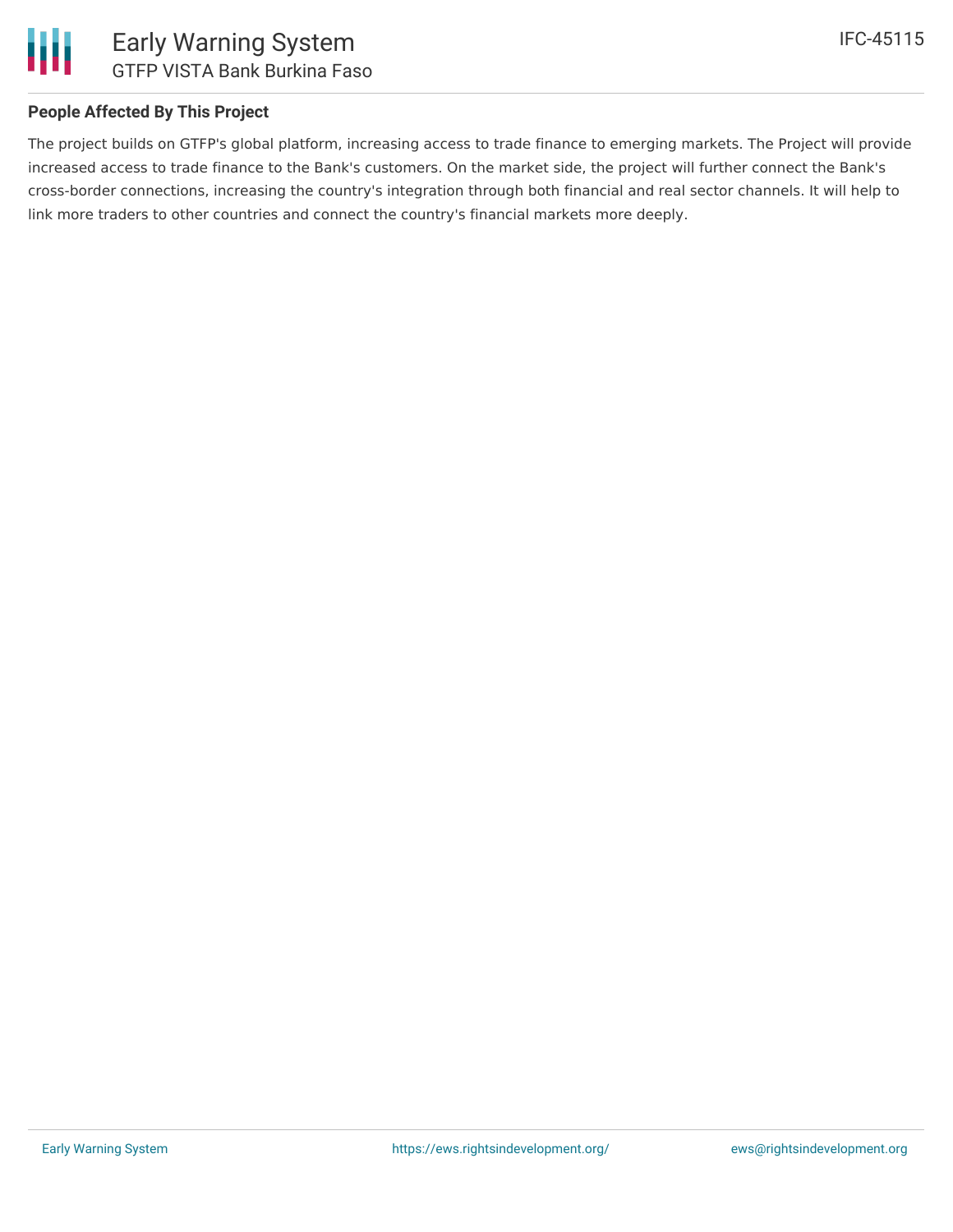### **Investment Description**

• International Finance Corporation (IFC)

### **Financial Intermediary**

Financial Intermediary: A commercial bank or financial institution that receives funds from a development bank. A financial intermediary then lends these funds to their clients (private actors) in the form of loans, bonds, guarantees and equity shares. Financial intermediaries include insurance, pension and equity funds. The direct financial relationship is between the development bank and the financial intermediary.

Vista Bank [Group](file:///actor/4135/) (Financial Intermediary)